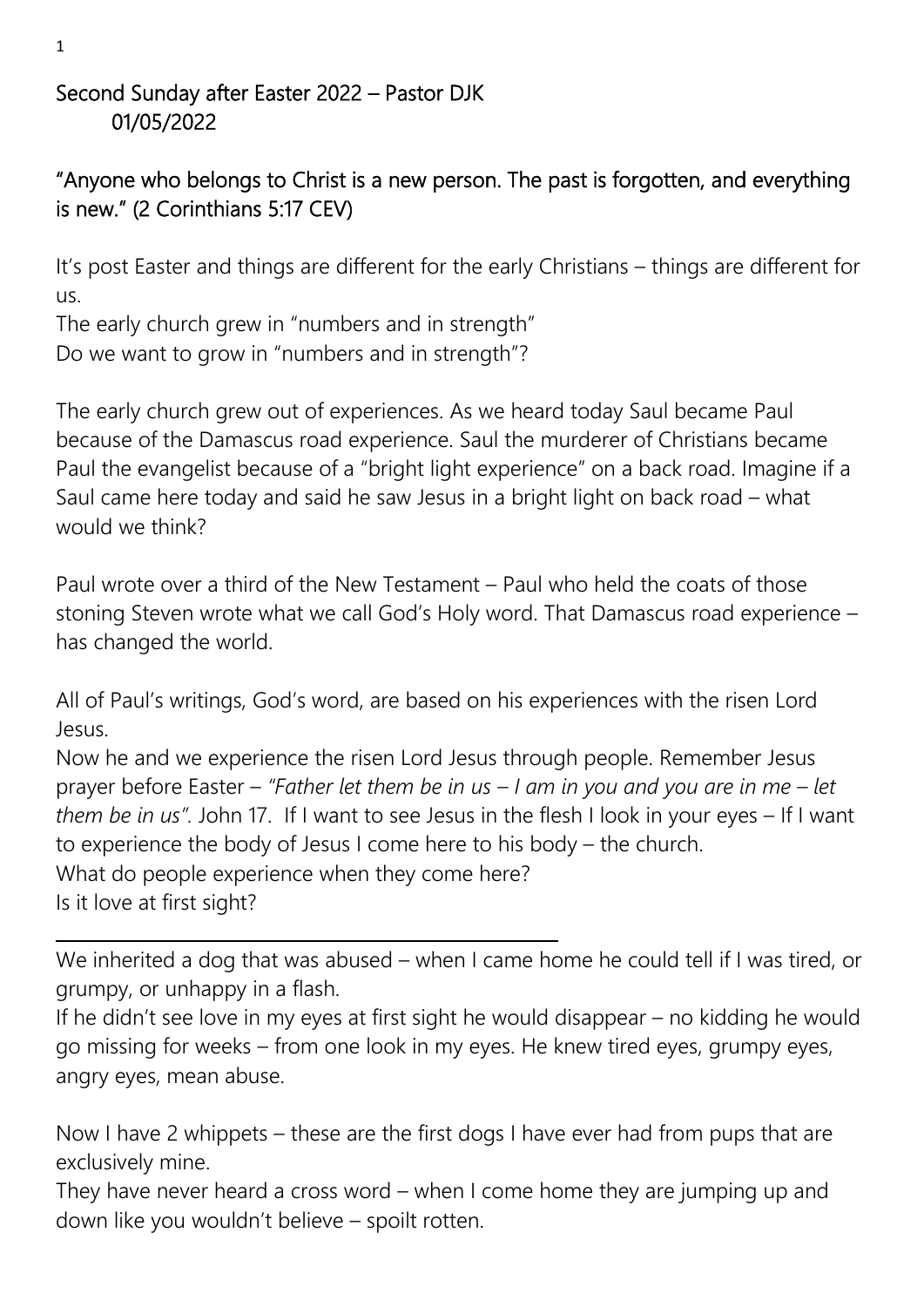They follow me wherever I go. Sometimes I walk around and around to see what they would do – they follow me around and around – and look at me stupidly.

Whippet's feel the cold. If I'm out in the cold chopping wood or something they sit and watch shivering. If I'm working in the shed they love to sit in the ute and watch me. They have only ever experienced love.

Paul says, This church is the body of Christ – the body of Christ is love.

# Paul says: *"Anyone who belongs to this church is a new person. The past is forgotten, and everything is new."*

This church is the place of experiences.

Paul's churches grew in "numbers and strength".

The church is the place where we experience Jesus – where we experience his love.

Now I'll bet you anything you like that many of you – all of you at some time – come here for experiences but only the experiences you want.

I want to experience hymns.

I want to experience modern songs.

I want to experience liturgy and tradition.

I want to experience informality.

I'll bet you anything that many of you – all of you at some time – would rather experience exactly what you want in preference to Jesus love.

My Whippets will sit by me while I chop wood in the freezing cold, shivering, getting hit by the occasional piece of flying wood – they wouldn't be anywhere else because I am there.

It would never cross their mind to go back inside and experience the warm fire – they would rather shiver and be with me.

The experience they desire is to be with me  $-$  no matter what personal hardship they have to endure.

I'll bet you anything that many of you – all of you at some time – have said unless I experience what I want I'm leaving – I'm not giving – my eyes are going to show my unhappiness.

Along comes my old abused dog – looking for love – looking for acceptance and he sees your eyes – he runs away and never comes back.

How do I know all this stuff about you? It very scary – I know all this stuff about because I know my-self.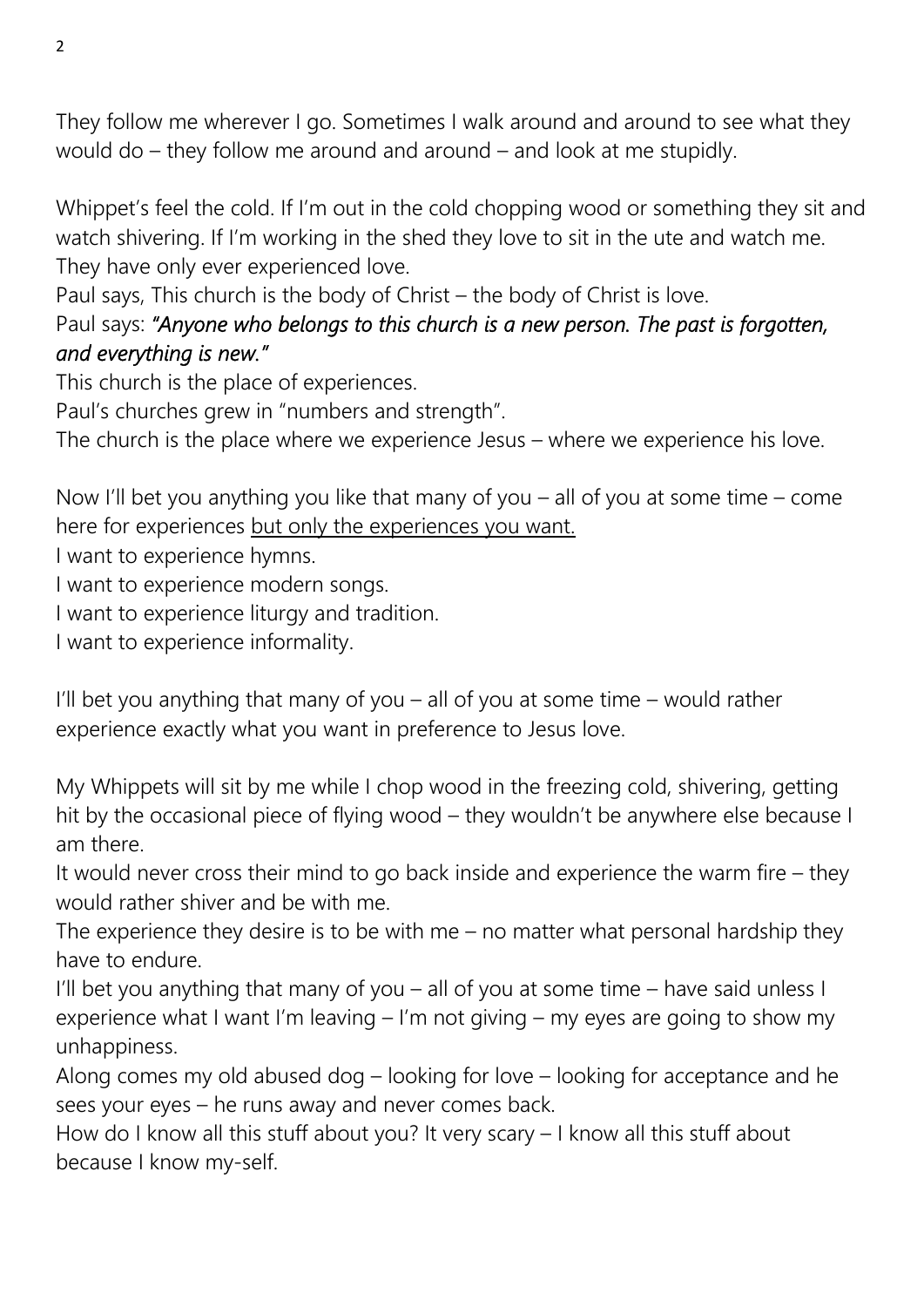You know the most precious times with my dogs is when they are most uncomfortable. When by their own choice would rather be with me shivering than lying by the fire with out me. It's about experiencing love at first sight.

Some of the Long Riders wear a patch on their vests which simply says: "these are my church clothes"- they are so used to being judged about their clothes: "why can't you wear church clothes to church? – these are my church clothes"

Around here Church people say to me; "haven't you got anything else but black" – up north they say "thanks for wearing black".

Let me tell you about the saddest day of my life in the church. I was a vicar here in Murray Bridge. We had a bible study for people on the edge. Pastor Peter Ziersch had a way with outsiders and he had a little group who met weekly.

One of the women who came – let's call her Katrina – was what church people would call "a bit rough" – she wore the briefest clothing – everything hanging out where it shouldn't – sometimes you just didn't know where to look.

She came from a good Lutheran Mallee family – but she was estranged – basically kicked out of home because she didn't conform to "the way" – off the rails.

Anyway Katrina grew and grew in faith – never went to church – only to the bible study.

She began to realise she wanted to go to church – she wanted Holy Communion – her last time was at her confirmation.

We decided to reaffirm her baptism – a little ceremony and welcome her into church membership.

Wonderful. She spoke to her parents for the first time and invited them to come – and they agreed.

They big day arrived – I was very excited – and then along comes Katrina. What was she wearing?

A see-through singlet – no! If only!

She bought a new dress – it was a mustard coloured "A skirt" – and a beigey coloured polo neck top – her hair was flattened down – she looked absolutely awful.

We had got so used to the feisty, free Katrina – and here she was fully compliant – avoiding the judgments she had experienced so many times by wearing exactly what all the other ladies were wearing.

She felt she had to pass her parents Judgment, she felt she had to pass your judgment. Her previous experience of church – the body of Christ – you and me - was judgment – and she didn't want be judged on her special day – so the mustard dress and the flat hair.